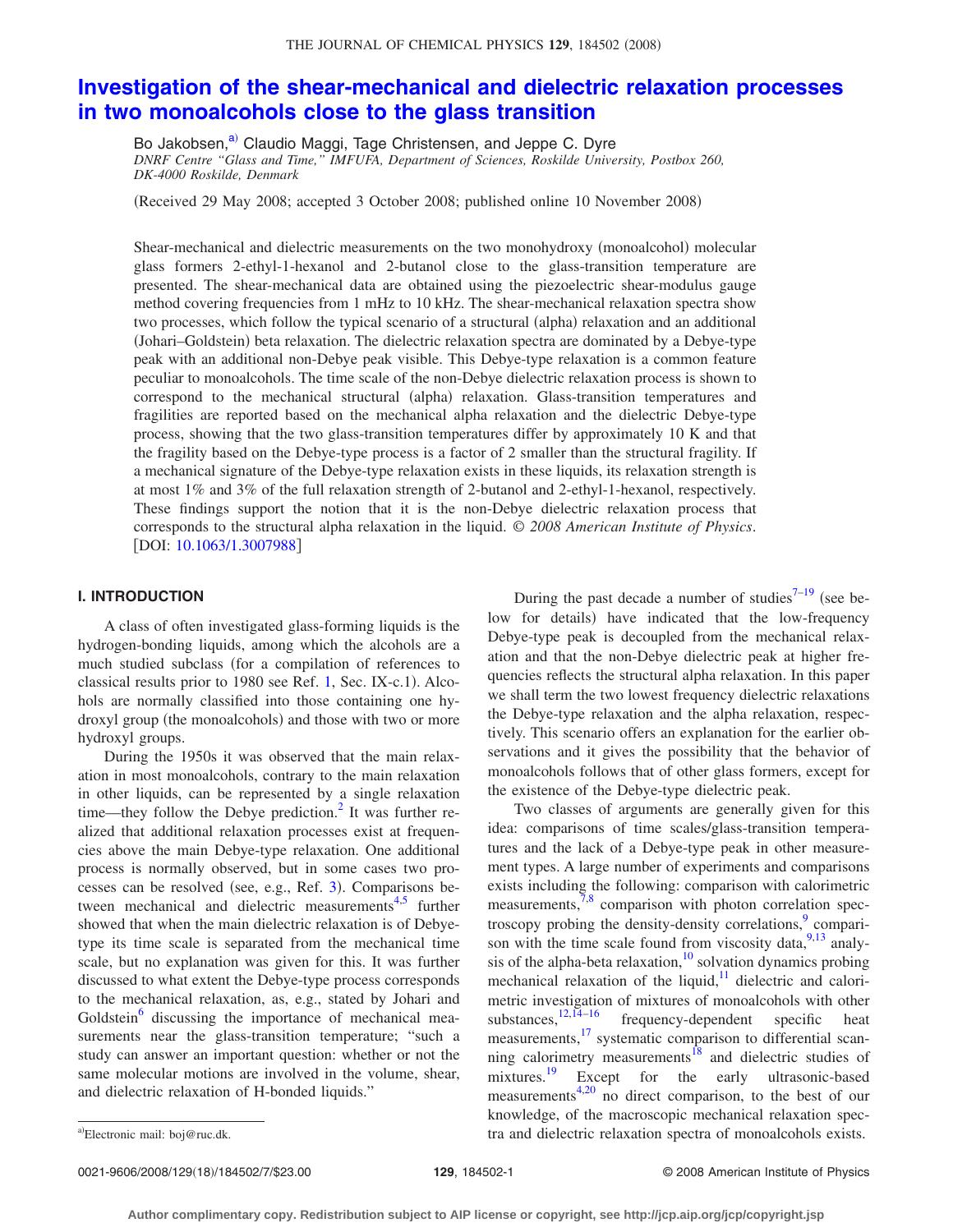Such measurements directly reveal if the non-Debye relaxation mode seen in dielectrics is in accordance with the shear-mechanical structural alpha relaxation. Shearmechanical relaxation data are, furthermore, generally a good complement to dielectric data, $21$  and such investigations can also explore to what extent a shear-mechanical Debye-type relaxation exists.

In this study we present shear-mechanical investigations in the temperature range down to the glass-transition temperature together with complementary dielectric spectroscopy investigation to allow for direct comparison.

The two liquids studied are 2-butanol and 2-ethyl-1 hexanol. The reason for not studying simple normal alcohols like ethanol is that such systems easily crystallize. The chosen systems represent two ways of introducing steric hindrances in the system, hence improving the glass-forming ability. Both liquids have been investigated earlier. For early results on 2-butanol see, e.g., Refs. [22](#page-5-20) and [23](#page-5-21) and for 2-ethyl-1-hexanol see, e.g., Refs. [8,](#page-5-8) [12,](#page-5-13) [17,](#page-5-16) [18,](#page-5-17) [24,](#page-5-22) and [25.](#page-5-23)

### **II. EXPERIMENTAL**

The measurements were performed using a custom-built setup.<sup>26[–28](#page-5-25)</sup> The temperature is controlled by a custom-built cryostat with temperature fluctuations smaller than 2 mK (see Ref. [27](#page-5-26) for details on the cryostat). The same cryostat was used for all measurements, thus ensuring equal temperatures and directly comparable results. The electrical signals were measured using a HP 3458A multimeter in connection with a custom-built frequency generator in the frequency range of  $10^{-3} - 10^{2}$  Hz and an Agilent 4284A LCR meter in the frequency range of  $10^2 - 10^6$  Hz (see Ref. [28](#page-5-25) for details on the electrical setup).

The shear-mechanical relaxation data were obtained using the piezoelectric shear modulus gauge method. $26$  This method has a wide frequency range (up to  $10^{-3} - 10^{4}$  Hz) and is optimized for measuring moduli in the range of MPa–GPa, corresponding to typical moduli of liquids close to the glasstransition temperature. The dielectric data were obtained using a multilayered gold-plated capacitor with a empty capacitance of 95 pF.

2-ethyl-1-hexanol (≥99.6%, CAS number 104–76–7) and 2-butanol 99.5%, CAS number 78–92–2, racemic mixture) were acquired from Aldrich and used as received. To ensure that the samples did not change characteristics  $(e.g.,)$ due to absorption of water), dielectric measurements were performed on the newly opened bottles and repeated at the end of the studies. For both liquids the only observable changes were in the unimportant low-frequency contributions from conduction.

The raw data<sup>29</sup> obtained consist of frequency  $\nu$ , scans of the complex dielectric constant  $\epsilon(\nu)$ , and the complex shear modulus  $G(v)$ . Each scan was taken at constant temperature in thermal equilibrium, stepping down in temperature.

Equilibrium was ensured by repeating some of the frequency scans on reheating the sample from the lowest temperature. Repetition of parts of the shear-mechanical measurements showed that the uncertainty on the overall absolute level of the shear modulus is rather large in the case

of 2-ethyl-1-hexanol  $(\approx 20\%)$ ; it is much better for 2-butanol. The influence of this experimental uncertainty on the position of the loss peaks is, however, minor (at most  $\pm 0.1$  decade).

# **III. RESULTS AND DISCUSSIONS**

A selection of the obtained dielectric spectra is shown in Fig. [1,](#page-2-0) represented as the dielectric loss as a function of frequency [minus the imaginary part of the complex dielectric constant  $-\epsilon(\nu)$ "]. The dielectric data are further illustrated in Fig. [2](#page-3-0) as a Nyquist plot at a representative temperature. The dielectric spectrum follows the general pattern for monoalcohols with a dominant Debye-type relaxation and a minor second relaxation—the alpha relaxation.

A common way (e.g., Refs. [3,](#page-5-2) [9,](#page-5-9) [13,](#page-5-10) [19,](#page-5-7) [22,](#page-5-20) and [23](#page-5-21)) to separate the minor alpha process and possible Johari– Goldstein beta processes from the Debye-type relaxation process is to assume additivity of the processes in the dielectric susceptibility corresponding to statistical independent dipole-moment fluctuations of the two processes). This is done either by fitting a sum of a Debye function and a Havriliak–Negami function (and possibly a Cole–Cole function for the beta process) or by subtracting the fit of a Debye function from the raw data (most common in elder studies, e.g., Ref. [3](#page-5-2)).

In this paper we assume additivity of the processes $^{30}$  and subtract the Debye function in order to analyze the residual, this procedure is illustrated in Fig. [3.](#page-3-1) The fit to the Debye function is also shown in the Nyquist plot in Fig. [2,](#page-3-0) illustrating the quality of the fit with respect to both real and imaginary parts of the dominant dielectric relaxation process.

A selection of the shear-mechanical data is shown in Fig. [1](#page-2-0) as mechanical loss  $G''(v)$ , as function of frequency. Figure [2,](#page-3-0) furthermore, shows the shear-mechanical relaxation spectra illustrated as a Nyquist plot at a typical temperature. The general pattern for liquids close to the glass-transition temperature is observed, with a pronounced non-Debye alpha relaxation and a smaller Johari–Goldstein beta relaxation. The beta relaxation is much stronger in the shear-mechanical relaxation spectrum than in the dielectric spectrum for these liquids (the existence of a dielectric beta relaxation for these systems has been reported in the literature $8,23$  $8,23$ ), consistent with previous observation on molecular liquids<sup>21</sup> and the Gemant–DiMarzio–Bishop model.<sup>31</sup>

# **A. Temperature dependence of the dynamics**

To analyze the time scales associated with the observed processes and their temperature dependences, the loss-peak frequencies  $(\nu_{\text{lp}})$  were determined. These are shown in Fig. [4.](#page-4-0) For the alpha process in the shear-mechanical data and the Debye-type process in the dielectric data, they were determined directly from the raw data. For the alpha relaxation in the dielectric data the loss peak was found after subtracting the Debye function. To ensure consistency in the analysis, the dielectric alpha loss peak was only calculated at temperatures where the loss peak of the Debye-type relaxation was observed.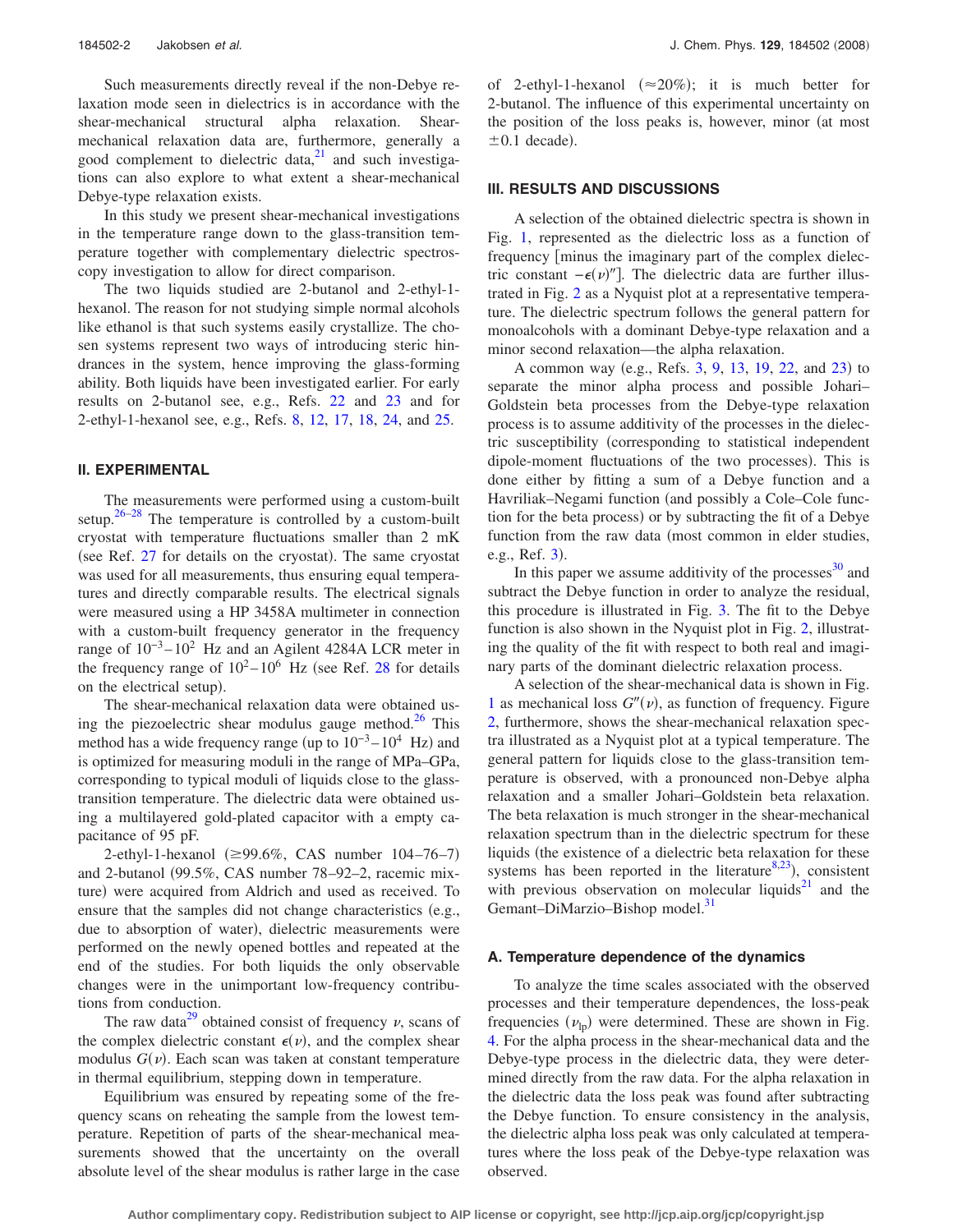<span id="page-2-0"></span>

FIG. 1. (Color online) Selected dielectric and shear-mechanical spectra for the two liquids (the full data set is available online, see Ref. [29](#page-5-27)). Temperature intervals are indicated and the step size is 3 K. Temperatures that are highlighted by a full line through the points exist for both dielectric and shear-mechanical measurements, this is only the case in a limited temperature interval, where an overlap exists between the high temperature shear data and low temperature dielectric data. Top: shear-mechanical loss as function of frequency. Bottom: dielectric loss as function of frequency. To enhance readability of the figure, the dielectric spectra have been truncated at low frequencies, at around the onset of the contribution from conduction.

The dielectric alpha-peak frequency closely follows the peak frequency of the shear-mechanical alpha process. This is further illustrated in the lower part of Fig. [4,](#page-4-0) where the "decoupling" index [defined as  $\log_{10}(\nu_{\text{lp},G}/\nu_{\text{lp},\epsilon})$ ] is shown for the dielectric processes (Debye-type and alpha process) relative to the mechanical alpha process. The mechanical and dielectric alpha-time scales are separated by approximately 1 decade in frequency, whereas the mechanical alpha and the dielectric Debye-type processes are separated by four orders of magnitude in frequency. The separation between the losspeak positions can also directly be seen in Fig. [1](#page-2-0) for the temperatures where both shear-mechanical and dielectric data exist (indicated by full lines). The separation between the shear-mechanical and dielectric alpha processes is in agreement with previous comparisons of the shear-mechanical and dielectric alpha time scale.<sup>4,[5](#page-5-4)[,21,](#page-5-19)[32–](#page-5-30)[36](#page-6-0)</sup> From Fig. [1](#page-2-0) it can be seen that the mechanical beta relaxation may influence the loss-peak position of the shear-mechanical alpha relaxation at high temperatures. From, e.g., Ref. [21](#page-5-19) we know that such influences only change the decoupling index between the shear mechanic and dielectric alpha relaxations slightly; such an effect can, therefore, not disturb the general observations. It is further noticeable that no changes can be observed in the temperature dependence of the shearmechanical relaxation time around the temperature where the Debye-type process falls out of equilibrium on the time scale of the experiment.

The glass-transition temperature(s) was determined from the loss-peak frequencies<sup>37</sup> as the temperature where  $\nu_{\text{lp}}$  $=10^{-2}$  Hz. The numbers for the dielectric Debye-type relaxation and the shear-mechanical alpha relaxation are given in Table [I.](#page-4-1) The huge separation in time scale between the two processes results in a separation of  $T_g$  of 10 K for 2-butanol and 14 K for 2-ethyl-1-hexanol.

Based on the loss-peak frequencies an Angell plot was constructed, as shown in Fig. [5.](#page-4-2) The two substances show a remarkable similarity in the temperature dependence of the characteristic time when plotted this way. The dielectric alpha process, furthermore, closely follows the tendencies of the mechanical alpha process.

The fragility index  $m = [(d \log_{10} 1/\nu_{lp})/(dT_g/T)]|_{T=T_g}$ (Refs.  $38-40$  $38-40$ ) is reported in Table [I.](#page-4-1) A clear difference is seen between the fragility index if defined from the dielectric Debye-type process or from the mechanical alpha process.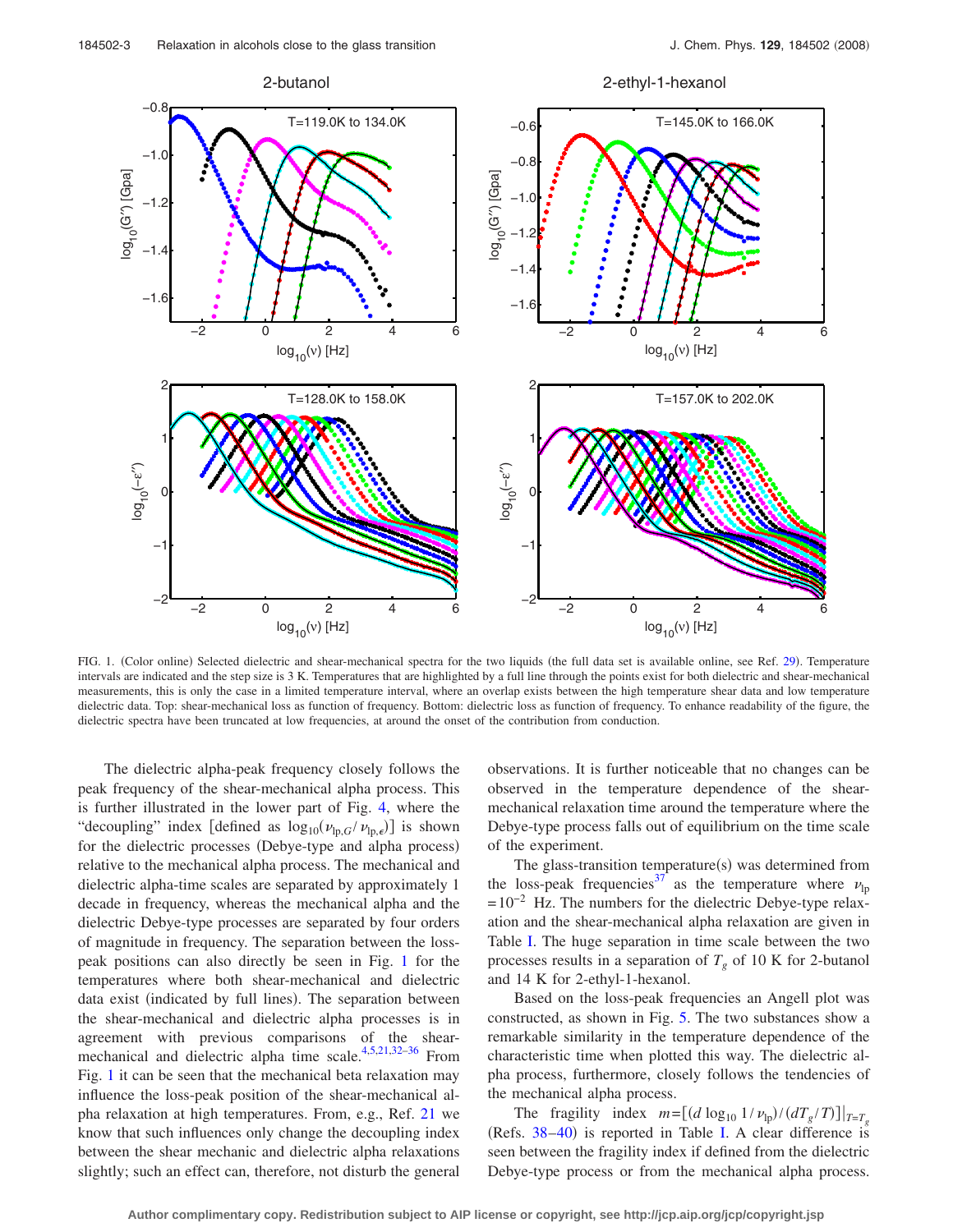<span id="page-3-0"></span>

FIG. 2. (Color online) Typical dielectric and shear-mechanical spectra for the two liquids, represented as Nyquist plots. Top: shear-mechanical spectra. Bottom: dielectric spectra (the inset shows a zoom on the high frequency foot point). Lines indicate the separation of the dielectric data into a Debye-like process (dashed lines) and an alpha-relaxation process (full lines), see Fig. [3](#page-3-1) for full explanation.

The Debye-type process leads to a classification of the liquid as much stronger than the mechanical alpha relaxation.

The difference in temperature dependence of the Debyetype process and the structural relaxation will lead to a merging of the two processes at low temperatures, if the trend continue. This is of course close to impossible to test experimentally as the relaxation times at such low temperatures become very long. The possibility of a low temperature merge of the Debye-type process and the structural alpha

<span id="page-3-1"></span>

FIG. 3. (Color online) Illustration of the procedure used for separating the alpha relaxation from the Debye-type relaxation. The data shown are the dielectric loss spectrum for 2-butanol at *T*=137 K. Points are measured data, dashed line is a fit of the main relaxation to a Debye function  $\epsilon = [\Delta \epsilon_D / (1 + i\omega \tau)] + \epsilon_{D,\infty}$ , and the full line the residual after subtracting the Debye function from the measured data (representing the alpha-relaxation process).

process has been discussed earlier in Refs. [19](#page-5-7) and [41.](#page-6-4) The idea is further supported by the compilation of data presented in Ref. [13;](#page-5-10) the data generally show a decrease in the difference between the loss-peak frequency of the dielectric Debye-type relaxation and dielectric alpha relaxation with decreasing temperature.

# **B. Spectral shape**

The spectral shape of the shear-mechanical alpha peak was characterized by calculation of the minimum slope in a log-log plot, as shown on Fig. [6.](#page-5-31) Similar data have been reported for shear-mechanical relaxation studies on other systems by our group<sup>21,[42](#page-6-5)</sup> based on the ideas presented in Ref. [43.](#page-6-6) In comparing to these previous results, it is observed that the two liquids follow the general trend of liquids with a mechanical beta relaxation. The minimum slope is in the range from  $-0.3$  to  $-0.4$  close to  $T_g$ , still decreasing upon cooling (most prominent for 2-butanol), possibly toward −0.5 as conjectured in Refs. [44](#page-6-7)[–46.](#page-6-8) This shows that the mechanical alpha-relaxation spectra, hence the mechanical relaxation processes, are similar to what is generally observed for glass-forming liquids.

#### **C. Limits on a mechanical Debye-type process**

A small low-frequency peak was observed in the raw data obtained by the shear-mechanical transducer. Closer investigations, however, showed that this was not a mechanical signal of the Debye-type process, but a "spillover effect" of the large dielectric signal. This effect is caused by wetting of the edges of the piezoceramic disks in the transducer and the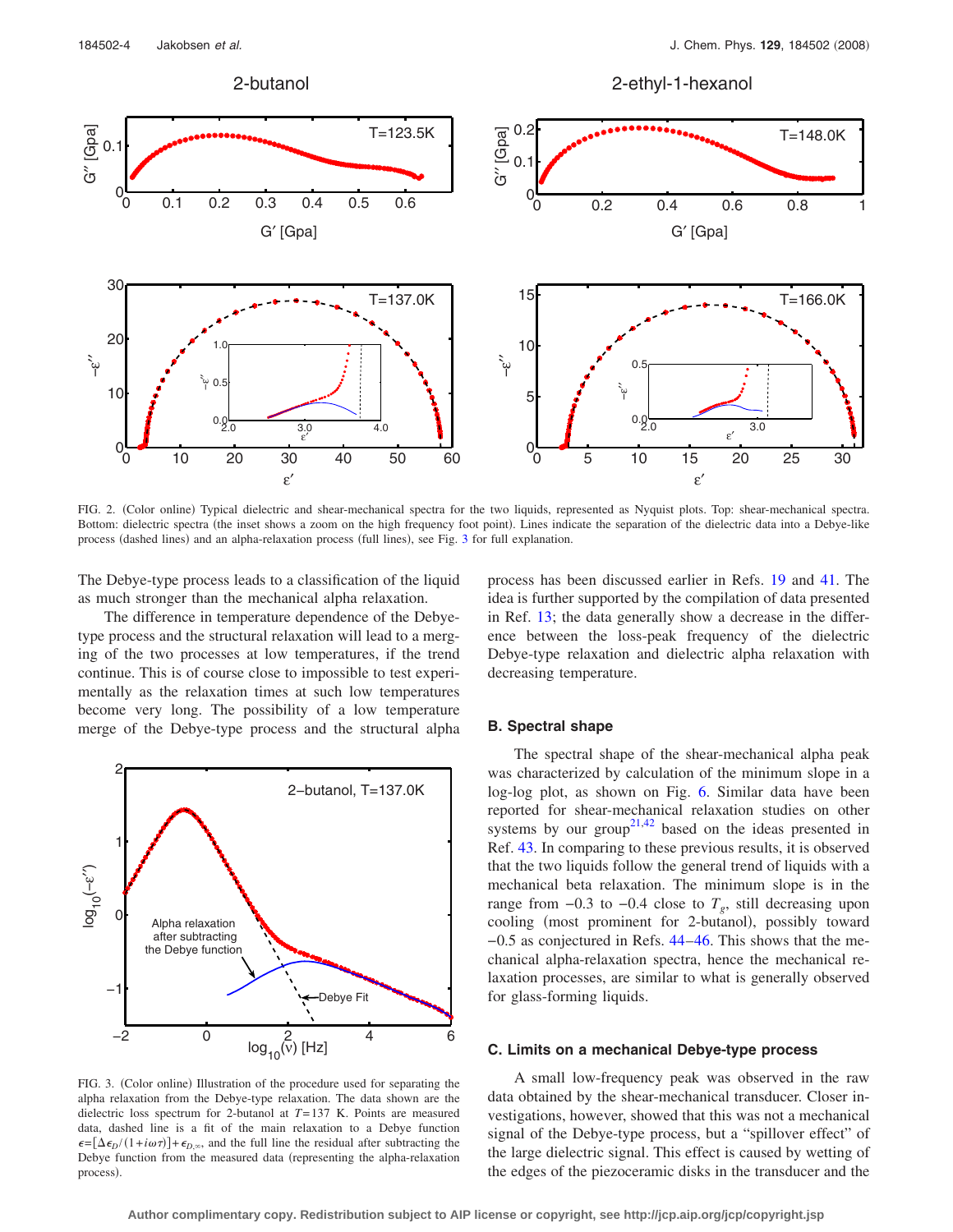<span id="page-4-0"></span>

FIG. 4. (Color online) Top: loss-peak positions for the different processes evaluated for the two investigated systems (repeated measurements exist at some temperatures). Bottom: the decoupling index  $[\log_{10}(\nu_{lp,G}/\nu_{lp,\epsilon})]$  for the dielectric alpha and Debye-type process relative to the mechanical alpha process. ( $\square$ ) Shear-mechanical alpha relaxation. (O) Dielectric Debye-type relaxation. ( $\Diamond$ ) Dielectric alpha relaxation. Open symbols: 2-butanol. Closed symbols: 2-ethyl-1-hexanol.

large dielectric strength of the investigated systems; it is equivalent to sometimes observed conduction contributions in the raw data.

We can, of course, not entirely exclude that a mechanical

<span id="page-4-1"></span>TABLE I. Glass-transition temperature  $(T_g)$  and fragility  $(m)$  for the dielectric Debye-type process ( $\epsilon_{\text{Debye-type}}$ ) and mechanical alpha process  $(G_{\text{alpha}})$ . The glass-transition temperature is defined from the loss-peak frequencies as  $\nu_{\text{lp}}(T_g) = 10^{-2} \text{ Hz}.$ 

|                                | $T_{\varrho}$                   |                                | m                     |                                |
|--------------------------------|---------------------------------|--------------------------------|-----------------------|--------------------------------|
|                                | $G_{\text{alpha}}$              | $\epsilon_{\text{Debye-type}}$ | $G_{\text{alpha}}$    | $\epsilon_{\text{Debye-type}}$ |
| 2-butanol<br>2-ethyl-1-hexanol | 120 K <sup>a</sup><br>144 $K^b$ | 130 K<br>$158$ K <sup>c</sup>  | 63<br>60 <sup>d</sup> | 29<br>30 <sup>e</sup>          |

<sup>a</sup>In accordance with calorimetric  $T_g$  of 120.3 K from Ref. [23.](#page-5-21)<br><sup>b<sub>In accordance with calorimetric</sub>  $T_g$  of 145.0 K from Ref. 18.0</sup>

<sup>b</sup>In accordance with calorimetric  $T_g$  of 145.9 K from Ref. [18](#page-5-17) and of 148.9 K from Ref. [8,](#page-5-8) and dielectric alpha-relaxation  $T<sub>g</sub>$  of 144.0 K from Ref. [18.](#page-5-17)  $\mathrm{C}_{\mathrm{I}}$  accordance with the value of 155.0 K reported in Ref. [18,](#page-5-17) and 154.0 K reported in Ref. [8](#page-5-8) [using  $\nu_{\text{lp}}(T_g) = 10^{-3}$  Hz as definition of  $T_g$ ]. <sup>d</sup>Comparable to the value of 70 reported in Ref.  $18$  on the basis of dielectric data.

<sup>e</sup>In accordance with the value of 27.0 reported in Ref. [8.](#page-5-8)

<span id="page-4-2"></span>

FIG. 5. (Color online) Angell fragility plot based on loss-peak positions. (Symbols as in Fig. [4.](#page-4-0)) The vertical and horizontal lines define the glass transition, the diagonal line corresponds to Arrhenius behavior.  $T<sub>g</sub>$  for the mechanical alpha relaxation and dielectric Debye-type relaxation is as given in Table [I.](#page-4-1) For the dielectric alpha relaxation,  $T<sub>g</sub>$  from the mechanical alpha relaxation was used. The reason for this is that the data do not allow for direct determination of the  $T_g$  for the dielectric alpha relaxation without extensive extrapolation, and that the two temperatures normally are not too different due to the small decoupling between the processes.

signal is hiding below this dielectric spillover signal, but we are able to put limits on the maximal relaxation strength. In the case of 2-butanol the signal was partly eliminated by a correction procedure using data from a mechanically empty but still wetted transducer. From the resulting shearmechanical spectra one can conclude that a shear-mechanical relaxation process corresponding to the Debye-type process in the dielectrics must have a relaxation strength below 5 MPa (corresponding to at most  $1\%$  of the full relaxation strength) if it exists. In the case of 2-ethyl-1-hexanol the raw data show that a mechanical Debye-type relaxation process must have a strength below 30 MPa (corresponding to at most 3% of the full relaxation strength).

## **IV. SUMMARY AND CONCLUSIONS**

Two monoalcohols (2-butanol and 2-ethyl-1-hexanol) were investigated by conventional dielectric spectroscopy and broadband shear-mechanical spectroscopy in the temperature range down to the glass-transition temperature. In the dielectric spectrum a low-frequency Debye-type process is dominant, as is generally observed for monoalcohols. The second relaxation process observed was mathematically separated from the Debye-type relaxation by assuming additivity of the processes in the dielectric susceptibility. Losspeak positions were found for the two processes.

Viewed from the shear-mechanical perspective, the liquids behave as generic glass formers. Besides a clear non-Debye alpha relaxation, a minor Johari–Goldstein beta relaxation is observed. The loss-peak positions of the alpha process were determined.

The time scale of the mechanical alpha relaxation is clearly non-Arrhenius with a fragility index of  $\approx 60$  for both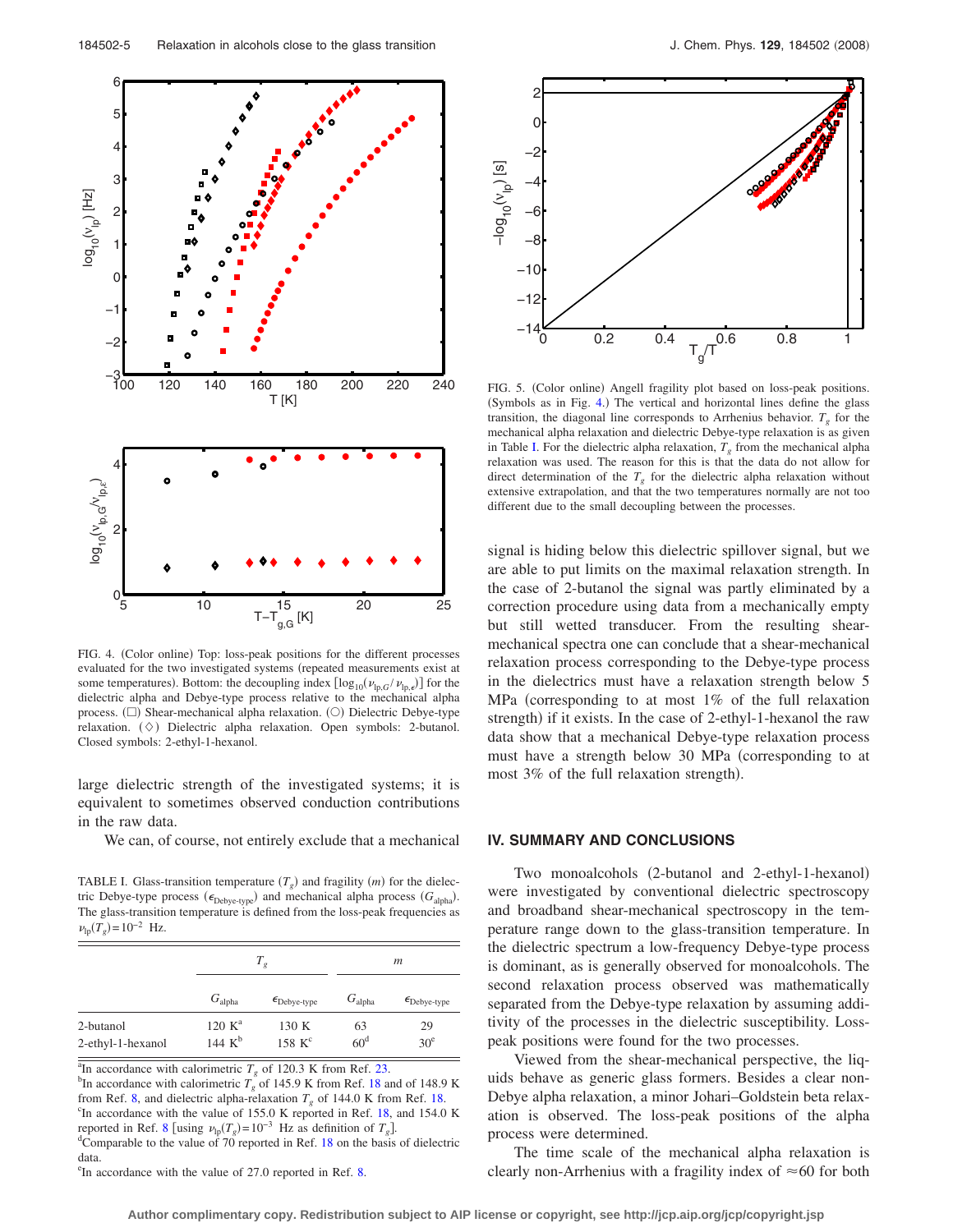<span id="page-5-31"></span>

FIG. 6. (Color online) Top: minimum slope of the alpha-peak  $(\alpha_{min})$  in a log-log plot of *G*" as a function of frequency, plotted against the loss-peak frequency (repeated measurements exist at some temperatures). Open symbols: 2-butanol. Closed symbols: 2-ethyl-1-hexanol. Bottom: illustration of the minimum slope in a log-log plot of  $G''$  as a function of frequency. The slope of the relaxation curve is found for all frequencies by pointwise differentiation, and from this a frequency range of minimum slope is determined. The reported minimum slope is an average over the slope in this frequency range. In the figure the frequency range of minimum slope is marked by closed circles, and the full line goes through a central point in this frequency range and has a slope equal to the found minimum slope.

liquids. The Debye-type dielectric relaxation has a much different temperature dependence, with a fragility index of  $\approx 30$ for both liquids.

The time scale of the dielectric alpha relaxation follows closely that of the mechanical alpha relaxation. The two processes are separated by roughly 1 decade of frequency, consistent with what is usually observed for the separation of mechanical and dielectric alpha relaxations. The Debye-type process is separated from the mechanical alpha relaxation by roughly 4 decades (depending on temperature). The temperature dependence of the mechanical relaxation time seems to be unaffected by the falling out of equilibrium of the dielectric Debye-type process.

The possibility that the Debye-type relaxation process has a mechanical signature can still not be ruled out, but the present results show that if it exists one has to use measurement methods specialized for rather soft systems to look for it. If the Debye-type process has a mechanical signature, it must have a relaxation strength below 1% and 3% of the full relaxation strength for 2-butanol and 2-ethyl-1-hexanol, respectively.

These observations support the existing idea<sup>7[–19](#page-5-7)</sup> that the "minor" non-Debye peak observed by dielectric spectroscopy is the structural alpha relaxation, and that the major Debye-type relaxation is *something else*. Any explanation on the dielectric Debye-type relaxation should be able to explain why no significant signature is observed in either mechanical or calorimetric studies.<sup>1</sup>

# **ACKNOWLEDGMENTS**

We are grateful to Niels Boye Olsen for inspiring this work and Kristine Niss for contributing with interesting comments and questions. This work was supported by the Danish National Research Foundation's (DNRF) center for viscous liquid dynamics "Glass and Time."

- <span id="page-5-0"></span><sup>1</sup> C. J. F. Böttcher and P. Bordewijk, *Theory of Electric Polarization II: Dielectrics in Time-Dependent Fields*, 2nd ed. Elsevier, New York,  $^{1980}_{2\,}$
- <span id="page-5-1"></span><sup>2</sup>D. W. Davidson and R. H. Cole, [J. Chem. Phys.](http://dx.doi.org/10.1063/1.1748105) **19**, 1484 (1951).
- <span id="page-5-3"></span><span id="page-5-2"></span><sup>3</sup>R. H. Cole and D. W. Davidson, [J. Chem. Phys.](http://dx.doi.org/10.1063/1.1700767) **20**, 1389 (1952).
- R. Kono, T. A. Litovitz, and G. E. McDuffie, [J. Chem. Phys.](http://dx.doi.org/10.1063/1.1727831) **45**, 1790  $(1966)$ . (1966).<br><sup>5</sup> T. A. Litovitz and G. E. McDuffie, [J. Chem. Phys.](http://dx.doi.org/10.1063/1.1734316) **39**, 729 (1963).<br><sup>6</sup> G. B. Johari and M. Goldstain, J. Cham. Phys. **55**, 4245 (1971).
- <span id="page-5-4"></span>
- <span id="page-5-6"></span><span id="page-5-5"></span><sup>6</sup>G. P. Johari and M. Goldstein, [J. Chem. Phys.](http://dx.doi.org/10.1063/1.1676742) **55**, 4245 (1971).
- <sup>1</sup>S. S. N. Murthy, [Mol. Phys.](http://dx.doi.org/10.1080/00268979650027414) **87**, 691 (1996).<br><sup>8</sup>S. S. N. Murthy, J. Phys. Cham. 100, 8508.
- <span id="page-5-8"></span><sup>8</sup> S. S. N. Murthy, [J. Phys. Chem.](http://dx.doi.org/10.1021/jp953596z) **100**, 8508 (1996).
- <span id="page-5-9"></span><sup>9</sup>C. Hansen, F. Stickel, T. Berger, R. Richert, and E. W. Fischer, [J. Chem.](http://dx.doi.org/10.1063/1.474456) [Phys.](http://dx.doi.org/10.1063/1.474456) 107, 1086 (1997).
- <span id="page-5-11"></span><sup>10</sup>A. Kudlik, C. Tschirwitz, S. Benkhof, T. Blochowicz, and E. Rössler, [Europhys. Lett.](http://dx.doi.org/10.1209/epl/i1997-00518-y) 40, 649 (1997).
- <span id="page-5-12"></span><sup>11</sup>H. Wendt and R. Richert, [J. Phys. Chem. A](http://dx.doi.org/10.1021/jp981613p) **102**, 5775 (1998).
- <span id="page-5-13"></span><sup>12</sup> S. S. N. Murthy and M. Tyagi, [J. Chem. Phys.](http://dx.doi.org/10.1063/1.1494428) **117**, 3837 (2002).
- <span id="page-5-10"></span><sup>13</sup>L. M. Wang and R. Richert, [J. Chem. Phys.](http://dx.doi.org/10.1063/1.1811072) **121**, 11170 (2004).
- <span id="page-5-14"></span><sup>14</sup> L. M. Wang and R. Richert, [J. Phys. Chem. B](http://dx.doi.org/10.1021/jp051965d) **109**, 11091 (2005).
- <sup>15</sup>L. M. Wang and R. Richert, [J. Phys. Chem. B](http://dx.doi.org/10.1021/jp050342x) **109**, 8767 (2005).
- <span id="page-5-15"></span>. 16L. M. Wang, S. Shahriari, and R. Richert, [J. Phys. Chem. B](http://dx.doi.org/10.1021/jp054542k) **<sup>109</sup>**, 23255  $(2005).$
- <span id="page-5-16"></span><sup>17</sup>H. Huth, L. M. Wang, C. Schick, and R. Richert, [J. Chem. Phys.](http://dx.doi.org/10.1063/1.2539105) **126**, 104503 (2007).
- <span id="page-5-17"></span>. 18L. M. Wang, Y. Tian, R. Liu, and R. Richert, [J. Chem. Phys.](http://dx.doi.org/10.1063/1.2840357) **<sup>128</sup>**, 084503  $(2008).$
- <span id="page-5-7"></span><sup>19</sup> T. El Goresy and R. Böhmer, [J. Chem. Phys.](http://dx.doi.org/10.1063/1.2903403) **128**, 154520 (2008).
- <span id="page-5-18"></span><sup>20</sup> T. Lyon and T. A. Litovitz, [J. Appl. Phys.](http://dx.doi.org/10.1063/1.1722331) **27**, 179 (1956).
- <span id="page-5-19"></span>. 21B. Jakobsen, K. Niss, and N. B. Olsen, [J. Chem. Phys.](http://dx.doi.org/10.1063/1.2136887) **<sup>123</sup>**, 234511  $(2005).$
- <span id="page-5-20"></span><sup>22</sup>W. Dannhauser and R. H. Cole, [J. Chem. Phys.](http://dx.doi.org/10.1063/1.1740576) **23**, 1762 (1955).
- <span id="page-5-21"></span><sup>23</sup> S. S. N. Murthy and S. K. Nayak, [J. Chem. Phys.](http://dx.doi.org/10.1063/1.466187) **99**, 5362 (1993).
- <span id="page-5-22"></span><sup>24</sup> R. Wemelle, C. R. Hebd. Seances Acad. Sci. **244**, 775 (1957).
- <span id="page-5-23"></span><sup>25</sup> A. Bondeau, G. Noyel, and J. Huck, C. R. Seances Acad. Sci., Ser. C **286**, 273 (1978).
- <span id="page-5-24"></span><sup>26</sup>T. Christensen and N. B. Olsen, [Rev. Sci. Instrum.](http://dx.doi.org/10.1063/1.1146126) **66**, 5019 (1995).
- <span id="page-5-26"></span> $^{27}$ B. Igarashi, T. Christensen, E. H. Larsen, N. B. Olsen, I. H. Pedersen, T. Rasmussen, and J. C. Dyre, [Rev. Sci. Instrum.](http://dx.doi.org/10.1063/1.2903419) **79**, 045105 (2008).
- <span id="page-5-25"></span> $^{28}$ B. Igarashi, T. Christensen, E. H. Larsen, N. B. Olsen, I. H. Pedersen, T. Rasmussen, and J. C. Dyre, [Rev. Sci. Instrum.](http://dx.doi.org/10.1063/1.2906401) **79**, 045106 (2008).
- <span id="page-5-27"></span>Rasmussen, and J. C. Dyre, Rev. Sci. Instrum. **79**, 045106 (2008).<br><sup>29</sup>The full raw data sets [ $G(v)$  and  $\epsilon(v)$  at the investigated temperatures] can be obtained from the "Glass and Time: Data repository," found online
- <span id="page-5-28"></span>at http://glass.ruc.dk/data.  $30$ The problem with such approach is discussed in the context of the merg-
- <span id="page-5-29"></span>ing of the alpha and beta process in Ref. [47.](#page-6-9) 31K. Niss, B. Jakobsen, and N. B. Olsen, [J. Chem. Phys.](http://dx.doi.org/10.1063/1.2136886) **<sup>123</sup>**, 234510  $(2005).$
- <span id="page-5-30"></span>. 32N. Menon, S. R. Nagel, and D. C. Venerus, [Phys. Rev. Lett.](http://dx.doi.org/10.1103/PhysRevLett.73.963) **<sup>73</sup>**, 963  $(1994)$
- . 33T. Christensen and N. B. Olsen, J. Non-Cryst. Solids **172-174**, 357  $(1994).$
- <sup>34</sup> R. Zorn, F. I. Mopsik, G. B. McKenna, L. Willner, and D. Richter, [J.](http://dx.doi.org/10.1063/1.474722) [Chem. Phys.](http://dx.doi.org/10.1063/1.474722) 107, 3645 (1997).
- <sup>35</sup>R. D. Deegan, R. L. Leheny, N. Menon, S. R. Nagel, and D. C. Venerus, [J. Phys. Chem. B](http://dx.doi.org/10.1021/jp983832g) 103, 4066 (1999).